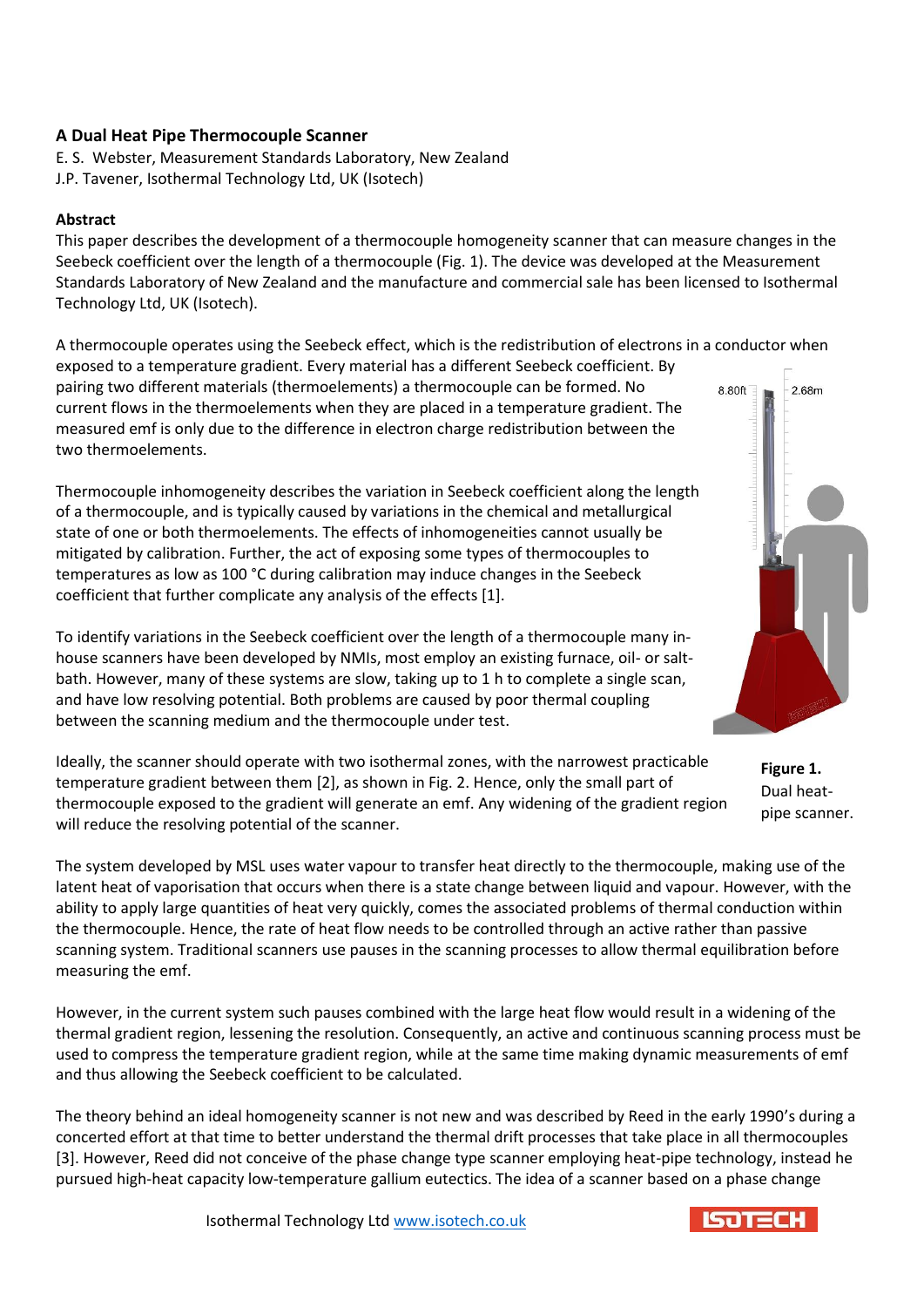medium was first implemented by White and Mason [4], also from MSL. This new scanning technique made possible many of Reed's suggestions for an ideal scanner, approximately twenty years after he first described it.

Heat-pipes operate by piping a working fluid around an enclosed space and often employ a liquid vapour transformation process to ensure thermal equilibrium. Heat-pipes can have thermal conductivities up to 400 times that of copper. The MSL-ISOTECH scanner uses not one but two separate heat-pipes (Fig. 2). The high-temperature heat-pipe uses water and is open to the atmosphere, operating at ~100 °C (steam-point). The second smaller heatpipe uses acetone and is closed, operating at ~20 °C (ambient air temperature).

The thermocouple is passed from the acetone heat-pipe into the water heat-pipe. Thermocouples are directly exposed to the steam, thus ensuring a high level of heat transfer. The ability to pass the thermocouple between two highly uniform temperature zones makes high-accuracy high-resolution scanning possible. The 'low' temperature (~100 °C) of the hot-zone ensures the thermocouple under test is not likely to be altered (metallurgically or chemicaly) during the scanning process. Scanners operating above 200 °C willl change the Seebeck coefficient of most thermocouple types, often invalidating the homogeneity scan.

## **The Scanner**

The current version of the MSL-ISOTECH Scanner is the result of five years of intensive research by Emile Webster, with the generous support of others in the MSL temperature team in helping to overcome some of the theory and engineering challenges which make this instrument unique.



thermocouple can be moved between the two heat sources with a scanning resolution of between 2 mm and 5 mm (diameter dependent). The process is fully automatic and takes less than 20 minutes.

### **Benefits**

As well as the rapid and accurate scanning system, the user benefits from the unique software that takes the results and process the data into information that the user needs to assess the acceptability of the thermocouple being investigated. The software also makes it easy for the user to calculate an uncertainty component due to inhomogeneity when calibrating thermocouples.